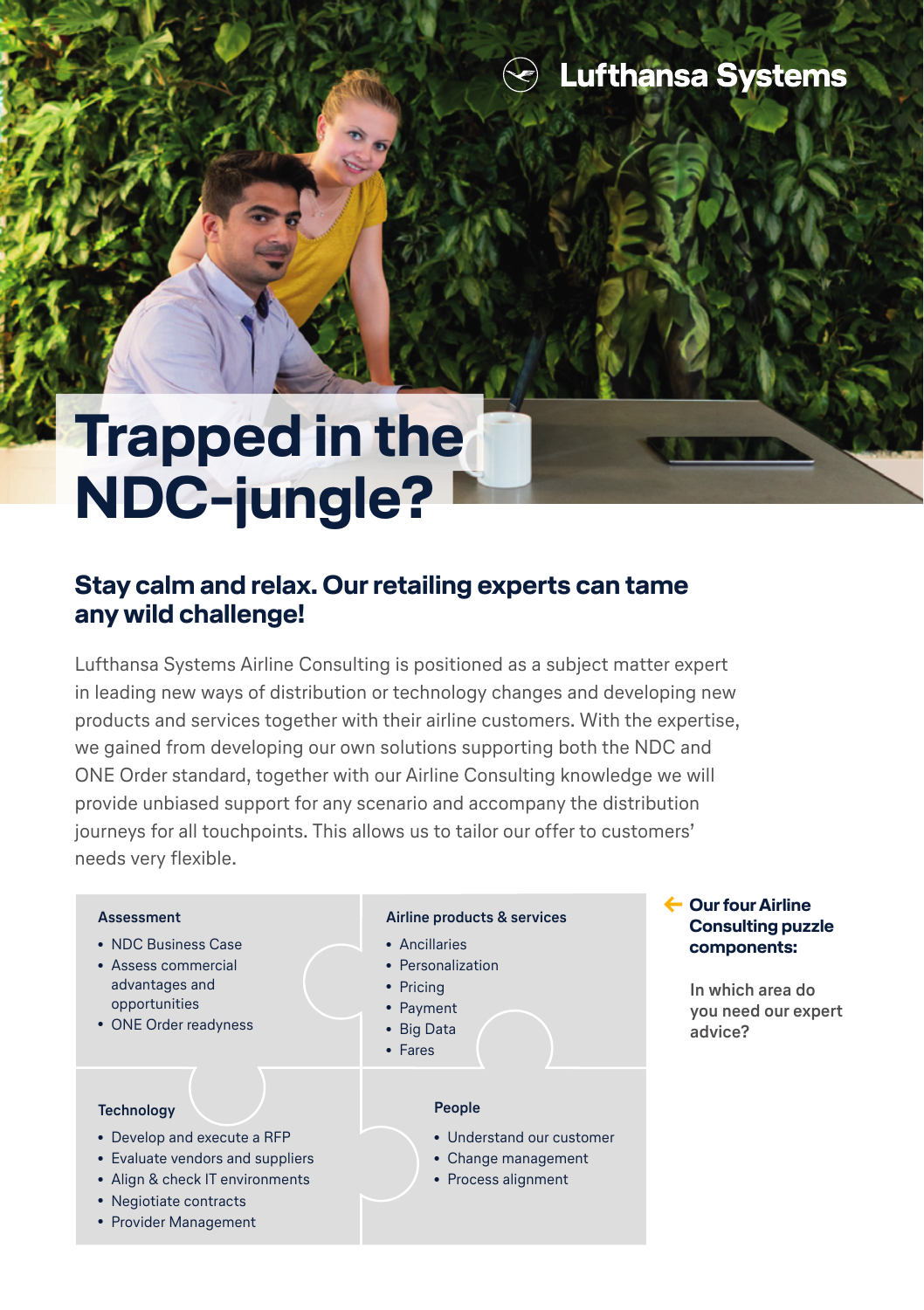

**Airline advantages and opportunities for new distribution strategies**

|      | <b>Faster time to market</b>     |
|------|----------------------------------|
|      | <b>Additional sales channels</b> |
|      | <b>Reduction of GDS costs</b>    |
|      | <b>Customer centricity</b>       |
|      | <b>Ancillary sales</b>           |
| امLا | <b>Revenue increase</b>          |
|      |                                  |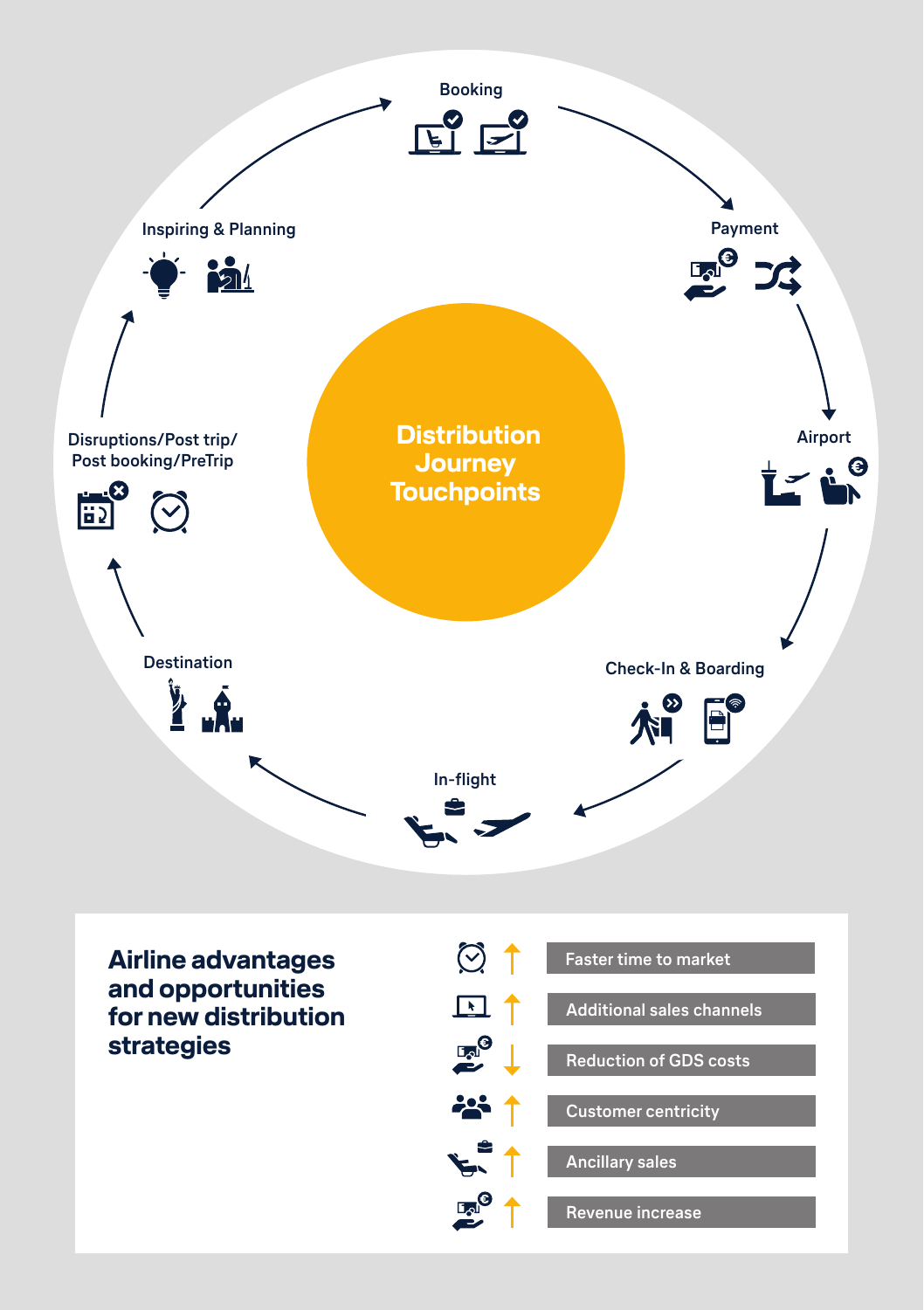## **Lufthansa Systems RetailLine**

We offer a comprehensive retailing and merchandising solution with integrated expert consulting. It is fully compliant with NDC and ONE Order standards and offers state-of-the-art Dynamic Pricing and integration of Payment Services as well as Revenue Accounting.

Our platform will put the passenger first. NDC offers can be priced optimally in real-time – no matter if personalized or anonymous. Distribution is no longer restricted by booking classes or fare filing. We offer you a smooth and safe way on your journey to customer-centric merchandising and distribution.



# **Key benefits**

- Reduced dependence on cost-intensive Global Distribution Systems (GDS)
- Implementation of additional direct or indirect sales channels
- Implementation of new concepts for personalized offers and marketing activities as well as rich content for product differentiation
- Increase revenue through better and more personalized offerings based on Dynamic Pricing
- Quick reaction to market changes with an offer that sets you apart from your competitors